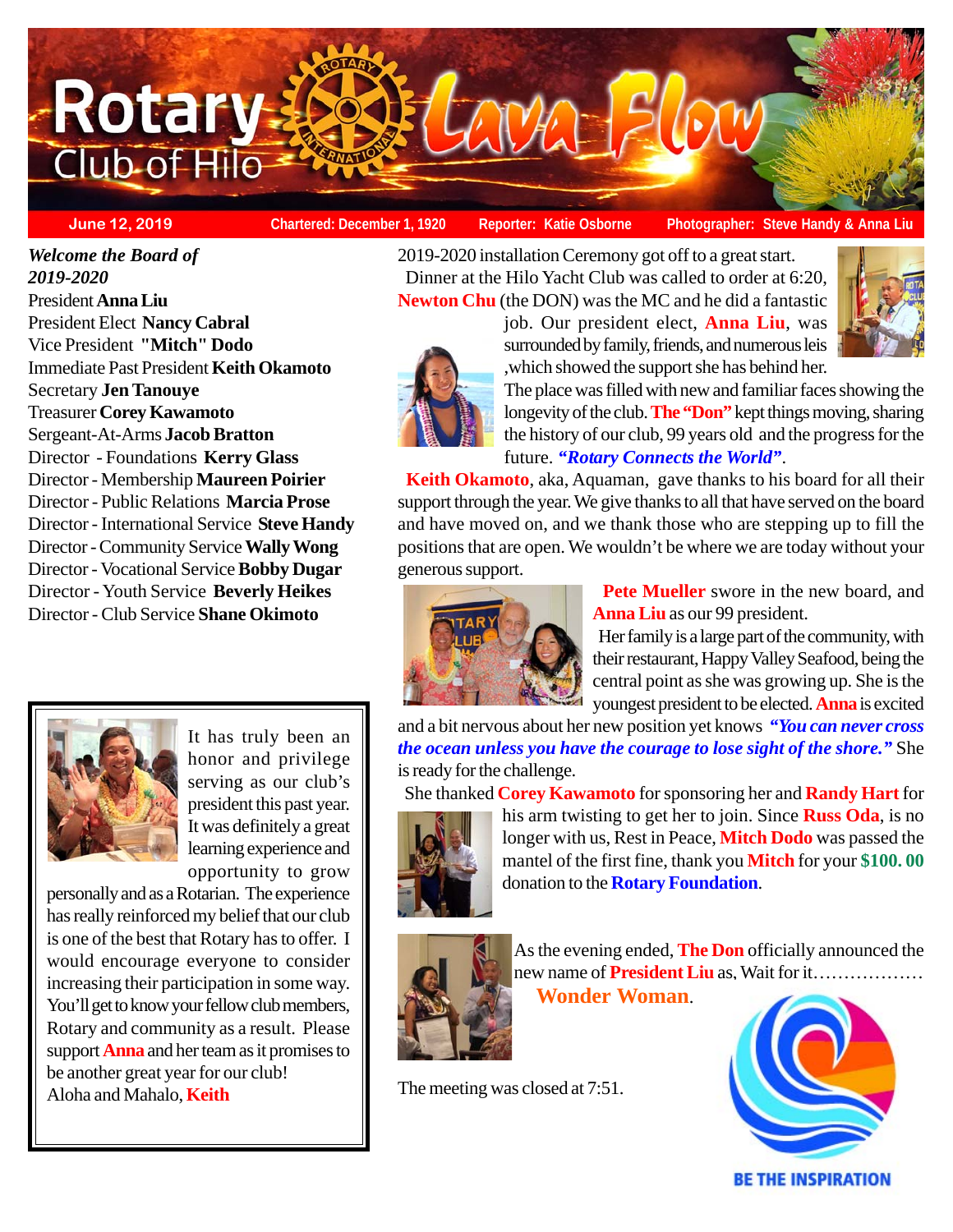**Anna Liu** is a first-generation Chinese-American.



She immigrated with her parents to Hilo, Hawaii in 1998 from Guangzhou, China. At age 13, **Anna** attended school here in Hilo. She spoke only Cantonese and Mandarin, so she had to teach herself

English. She graduated from Hilo High School and began working full-time for her parents restaurant, Happy Valley Seafood. She also traveled through Europe, South East Asia, Haiti, and the continental U.S. At that time **Anna** also attended Hawaii Community College where she achieved her Associate of Arts Degree in Marketing. She transferred to UH Hilo where she interned at 'Imiloa Astronomy Center and the County of Hawaii Department of Finance. She graduated Salutatorian from the College of Business and Economics with a degree in Business Administration specializing in finance and management. Upon graduation, **Anna** began working as an appraiser before becoming a banker at First Hawaiian Bank. She has been a Personal Banker for the past two years. Her favorite part of being a banker is helping people achieve their financial goals.

 80 attendees filled the room at Hilo Yacht Club. It was a warm beautiful afternoon. Among attendance were the PEs from Volcano (**Paul Field**), Pahoa Sunset (**Deb Nichols**), and Hilo Bay (**Junichi Noumaru**).



While **Nancy** was not able to attend, her body double **Roberta** stood in for her. **Newton** was the master mic and he went over a brief history of Rotary. **Pete**

**Muller** installed in the incoming board.

 **Keith** gave out recognitions to his awesome team of directors and outstanding members. Anna gave a short and sweet speech. **Keith** led the 4 way test and pau at 8pm!



# *Highlight of the night:*

**Pete**, **Newton**, and **Anna** all gave recognition to Anna's parents throughout the night. Her parents were completely clueless and had no idea what was going on. The whole room burst into laughter as **Anna** pointed that out.